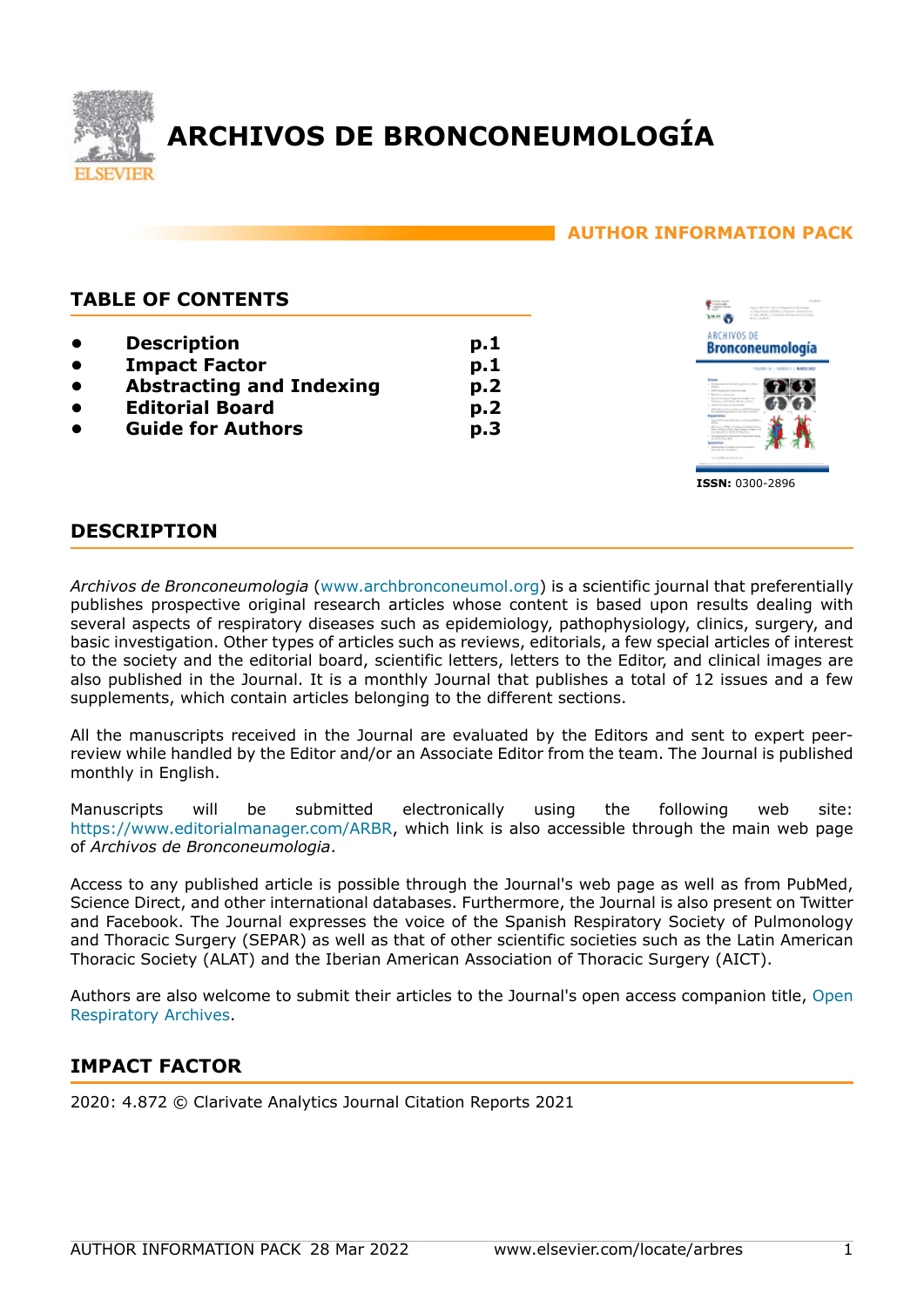# <span id="page-1-0"></span>**ABSTRACTING AND INDEXING**

Embase **Scopus** Science Citation Index PubMed/Medline

# <span id="page-1-1"></span>**EDITORIAL BOARD**

## *Editor in Chief*

**Miguel Ángel Martínez-García**, Section Head of Pneumology. Research Coordinator of the Respiratory Diseases Department. University and Polytechnic La Fe Hospital, Valencia, Spain

#### *Associate Editor*

**José Ignacio de Granda-Orive**, Respiratory Department. Hospital Universitario 12 de Octubre. Associate Professor of Respiratory Medicine. Universidad Complutense, Madrid, Spain

**Francisco Javier González Barcala**, Respiratory Department. Hospital Clínico Universitario de Santiago de Compostela. Associate Professor of Respiratory Medicine (Universidad de Santiago de Compostela), Santiago de Compostela, Spain

**Miriam Barrecheguren Fernández**, Pneumology Department. Hospital Universitario Vall d´Hebron, Barcelona, Spain

**Diego Castillo Villegas**, Respiratory Department. Hospital de la Santa Creu i Sant Pau, Barcelona, Spain **Ana Menezes**, Universidade Federal de Pelotas, Pelotas, Brazil

**Rogelio Perez-Padilla**, Instituto Nacional de Enfermedades Respiratorias, Ciudad de Mexico, Mexico **Hugo Neffen**, Respiratory Medicine. Hospital de Niños Orlando Alassia de Santa Fe, Santa Fe, Argentina

#### *Advisory Board Member*

**Alvar Agustí**, Department of Medicine, University of Barcelona, Barcelona, Spain. Respiratory Institute, Hospital Clinic, Barcelona, Spain

**Ferran Barbé**, Chair Respiratory Medicine. Hospital Universitari Arnau de Vilanova, Lleida, Spain

**Esther Barreiro**, Pulmonology Department. IMIM-Institut Hospital del Mar d'Investigacions Mèdiques, Barcelona, Spain

**Francisco García-Rio**, Respiratory Department. Hospital Universitario La Paz. Universidad Autónoma de Madrid, Madrid, Spain

**David Jiménez, MD**, Respiratory Department, Ramón y Cajal Hospital and Alcalá University (IRYCIS). CIBER Enfermedades Respiratorias (CIBERES), Madrid, Spain

**José Luis López Campos**, Department of Respiratory Medicine, Hospital Universitario Virgen del Rocío-IBiS, Sevilla, Spain. Instituto de Biomedicina de Sevilla (IBiS), Sevilla, Spain CIBER de Enfermedades Respiratorias (CIBERES), Instituto de Salud Carlos III, Madrid, Spain

**Marc Miravitlles**, Pneumology Department. Hospital Universitari Vall d´Hebron / Vall d'Hebron Institut de Recerca (VHIR), Barcelona, Spain

**María Molina Molina**, ILD Unit, Respiratory Department, University Hospital of Bellvitge. IDIBELL, Barcelona, Spain

**Joan B. Soriano**, Pneumology Service. Hospital Universitario de la Princesa, Universidad Autónoma de Madrid, Madrid, Spain

**Antonio Torres**, Department of Pneumology, Institut Clinic del Tórax, Hospital Clinic of Barcelona, University of Barcelona, Barcelona, Spain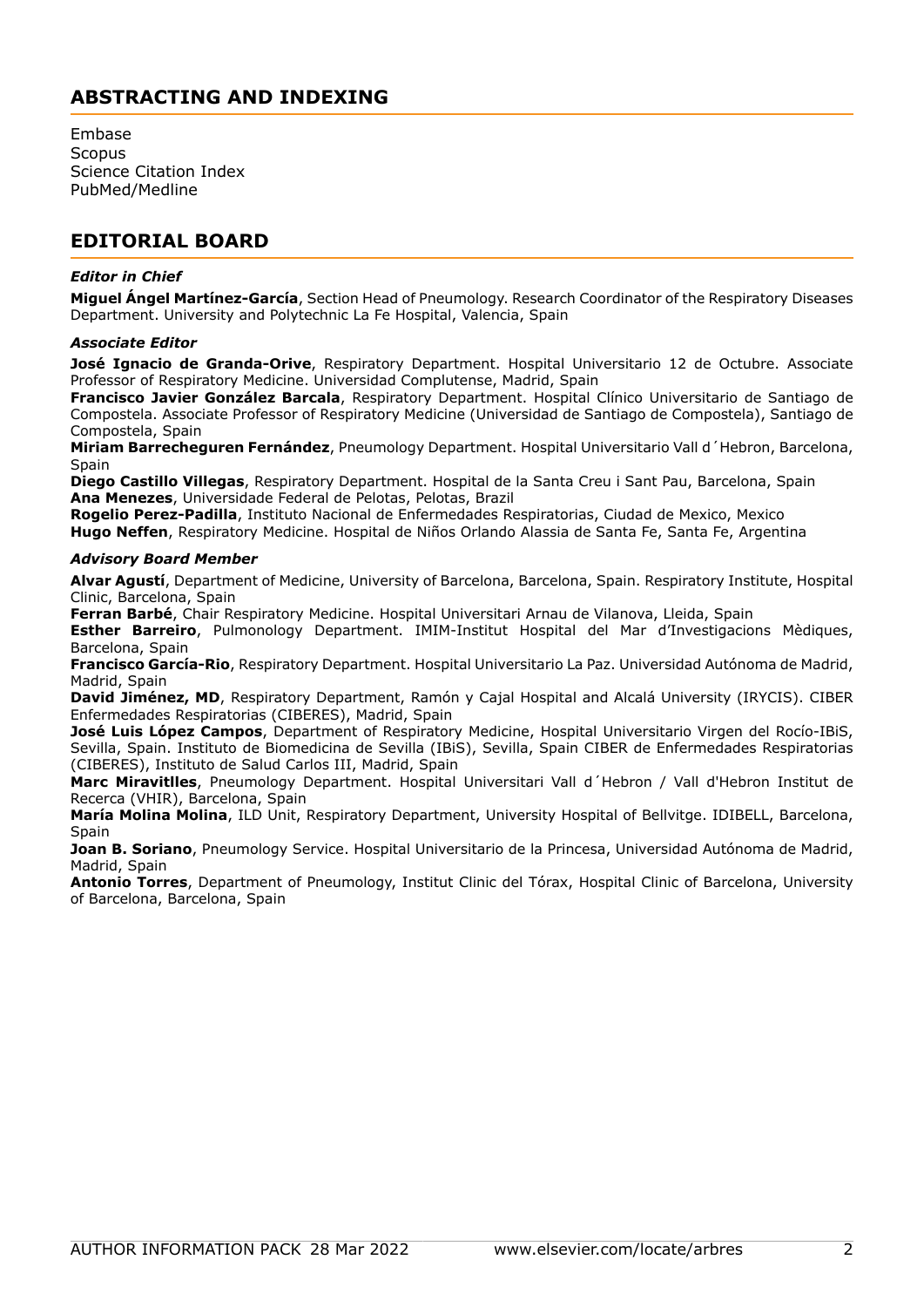# <span id="page-2-0"></span>**GUIDE FOR AUTHORS**

## **INTRODUCTION**

*Archivos de Bronconeumologia* publishes original studies whose content is based upon results dealing with several aspects of respiratory diseases such as epidemiology, pathophysiology, clinics, surgery and basic investigation. Other types of articles such as reviews, editorials, special articles, scientific letters and letters to the Editor are also published in the Journal. It is a monthly Journal that publishes a total of 12 issues, which contain these types of articles to different extents. All manuscripts are sent to peer-review and handled by the Editor or an Associate Editor from the team. The Journal is published in English. Access to any published article, in either language, is possible through the Journal web page as well as from Pubmed, Science Direct, and other international databases.

Furthermore, the Journal is also present in Twitter, Facebook and Linkedin. The Journal expresses the voice of several scientific societies such as the Spanish Respiratory Society of Pneumology and Thoracic Surgery (SEPAR), the Latin American Thoracic Society (ALAT), and the Iberian American Association of Thoracic Surgery (AICT). The journal is indexed at Science Citation Index Expanded, Medline/Pubmed, Embase and SCOPUS.

## *Types of article*

## **Original articles**

These will be original studies that offer novel information, of very broad interest to national and international scientific communities, whose specific data have not been published in any other journal. The studies will always be prospective and will show the results of research projects or the study design of projects that are still under way. All the information contained in the submitted articles will have to be original, and manuscripts reporting results previously reproduced in other journals will not be accepted for publication in Archivos de Bronconeumologia. In the cover letter (see below), the original nature of the manuscript contents, which will be the author responsibility, will be made explicitly clear. All the submitted manuscripts will always be peer-reviewed, and the final decision will be made on the basis of the comments from the expert reviewers and the Editors. When writing the articles, authors are advised to use the international guidelines for the report of health-related research results:

*Clinical trials*: CONSORT (http://www.consort-statement.org/). Besides, all trials must be registered in one of the international databases, and the number of the corresponding registry will always be indicated.

*Observational studies*: STROBE (<http://www.strobe-statement.org/>).

*Articles involving diagnostic tests*: STARD (<http://www.stard-statement.org/>).

*Systematic reviews and metaanalysis*:PRISMA (<http://www.prismastatement.org/>).

For other types of research studies, verify the corresponding guidelines in the initiative EQUATOR (<http://www.equator-network.org/>).

The recommended length of the text is 3,000 words. A maximum of 6 figures and 6 tables will be allowed. A maximum of 40 references may be included. If any of these parameters are exceeded, the authors must provide adequate justification in their cover letter. There are no limitations on the number of authors, although all authors must have contributed substantially to obtaining the results and preparation of the manuscript in accordance with ICMJE criteria [\(http://www.icmje.org/recommendations/browse/roles-and-responsibilities/defining](http://www.icmje.org/recommendations/browse/roles-and-responsibilities/defining-the-role-of-authors-and-contributors.html)[the-role-of-authors-and-contributors.html](http://www.icmje.org/recommendations/browse/roles-and-responsibilities/defining-the-role-of-authors-and-contributors.html)). Both the Editorial Committee and the reviewers may offer authors the opportunity to convert an original article into a Scientific Letter if the manuscript complies with the characteristics referred to in the section on Scientific Letters. In the cover letter, in a totally independent document, the specific contribution of each author will always be specified. Manuscripts should be structured into the following sections: Introduction, Methods, Results and Discussion, as well as an Abstract of up to 250 words structured into the following sections: Introduction, Methods, Results and Conclusion. In the revised version by the authors, a graphical/visual abstract will have to be included compulsorily in the revised manuscript version, which will be published along with the manuscript. See below specific instructions to elaborate the graphical/visual abstract.

## **Editorials**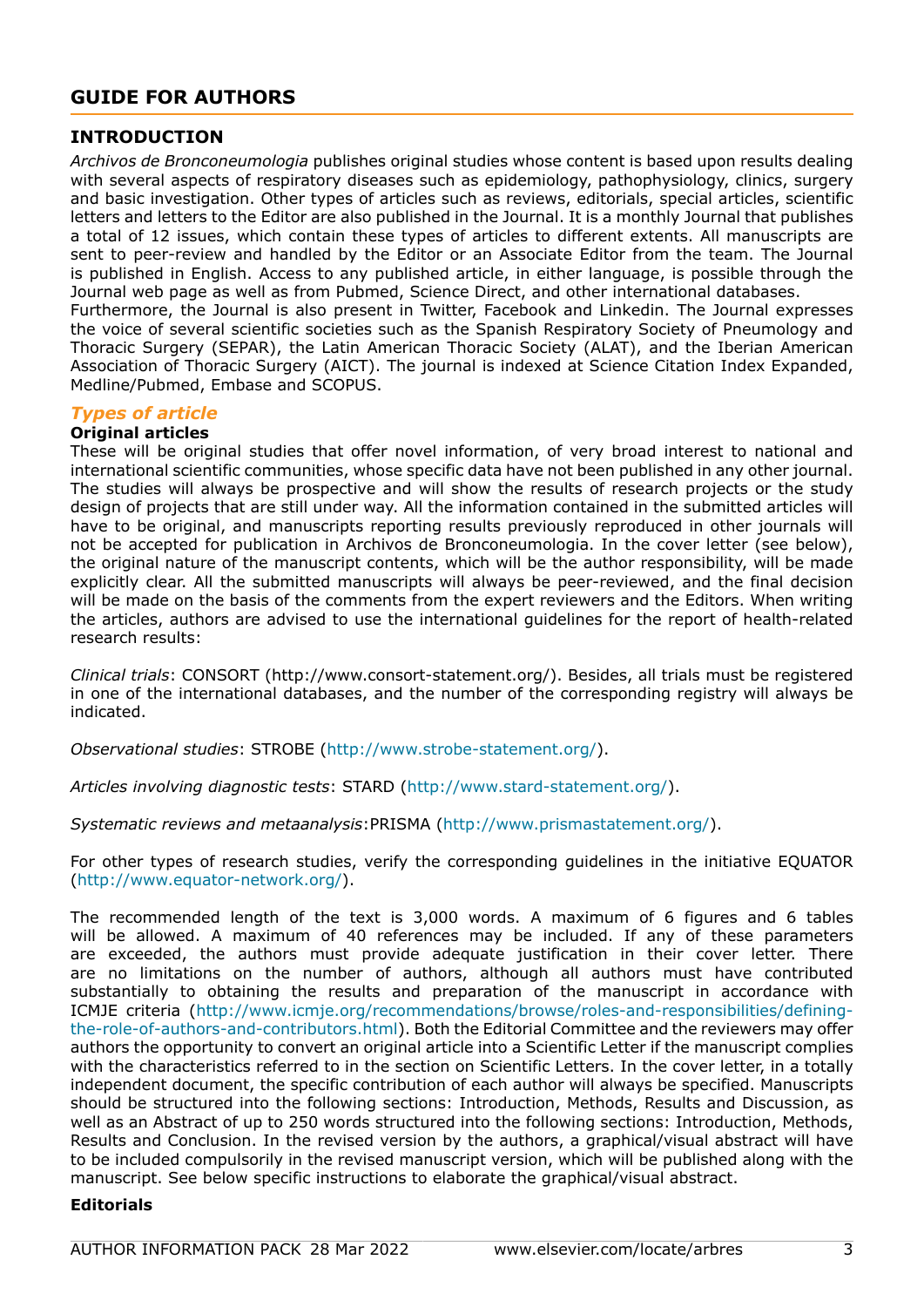These will be articles written by authors who are experts on a given subject. In articles of this type, authors will express an opinion or position about the topic in question, on the basis of scientific evidence, with regard to a specific and relevant aspect which is novel or controversial. Short reviews on a given topic will not be accepted, but articles that reflect the scientific opinion of an author who is an expert on the subject concerned. Editorials can be comments on articles published in the same issue of the journal, on an article previously published, or on other aspects of general interest to the scientific community that are not reflected in any other type of articles of the Journal. The editorials will be explicitly commissioned by the Editorial Committee of Archivos de Bronconeumologia. In exceptional cases, the Committee may consider the acceptance of unsolicited editorials, on novel or controversial topics, submitted by authors with experience and publications in the topic in question. Editorials may also be subject to peer review if the Editorial Committee deems it appropriate. The length should not exceed 1,000 words, and a table or figure may be added. Editorials should have no more than 3 authors, and should contain no more than 15 references. These limits may be exceeded only in cases where the Editorial refers to special issues such as key points of guidelines, consensuses or similar, and always in accordance with the Editorial Committee's decision. In these cases, the number of words should not exceed 1,300 and up to 6 authors will be accepted.

## **Reviews**

These will be articles in which a topic of interest will be reviewed on the basis of an up-do-date and objective view extracted from the most relevant and recent publications dealing with the subject in question. The authors will not have to give their own view/opinion about the topic in question, but they will have to provide a summary of the state-of-the-art in an organized, structured, and adequate manner. As a rule, reviews will be commissioned by the Editors of Archivos de Bronconeumologia to expert authors, who have experience and publications in the subject under review. Occasionally, the Journal may accept unsolicited reviews by the authors. Authors wishing to submit a review should always contact the Editor first. The Editorial Committee will decide whether the authors meet the criteria required for the submission of articles of this kind, on the basis of both their publication record, especially of original articles, and the interest of the suggested topic. Review articles will always be peer reviewed, and the final decision will be made on the basis of the comments from the expert reviewers and the Editors. Reviews will have a maximum length of 3,000 words. The article will include a 250 word abstract, which will not be structured, and will have a maximum of 6 figures or tables. The number of authors will be limited to 6, except where adequate justification is provided. There is no limit to the number of references.

## **Special articles**

These will be review articles commissioned by the Editorial committee of the Journal. As a rule, these articles will deal with issues of particular relevance for the scientific community, institutional documents issued by the scientific societies for whom Archivos de Bronconeumologia expresses their voice (especially in the case of guidelines, statements, and consensus reports), as well as the description of new techniques or diagnostic or therapeutic procedures. Special articles will always be peer-reviewed, and the final decision will be made on the basis of the comments from the expert reviewers and the Editors.

The instructions with regard to the length and presentation format will be the same as those that apply to the review articles, as described in the previous section, except for the abstract, which will be unstructured and of 150 words. In some specific cases, authors may request the modification of the established limits, specifically and particularly in the guidelines, statements, and consensus reports). In the case of the guidelines, the GRADE recommendations must always be followed in order to define the force of the recommendation: Guyatt G et al. *J Clin Epidemiol* 2011; 64: 383-94. **SEPAR's voice** The section *SEPAR's voice* will express the positioning of SEPAR, through guidelines, statements, and consensus reports in the Journal. Lastly, in the case of institutional documents of the society, confirmation of the final approval of the corresponding scientific committee (SEPAR) will always be uploaded in the submission, as well as that of other societies that may also be involved in the consensus report. In the journal, the title, authors, affiliations and unstructured abstract of a maximum of 250 words will be published in a single page, and as an additional material the full content will be published without restrictions in the total number of words or references or in the number of figures or tables. In any case, prior to considering publication, all documents will be evaluated according to the editorial procedures of the journal, including peer review, if necessary.

## **Letters to the Editor**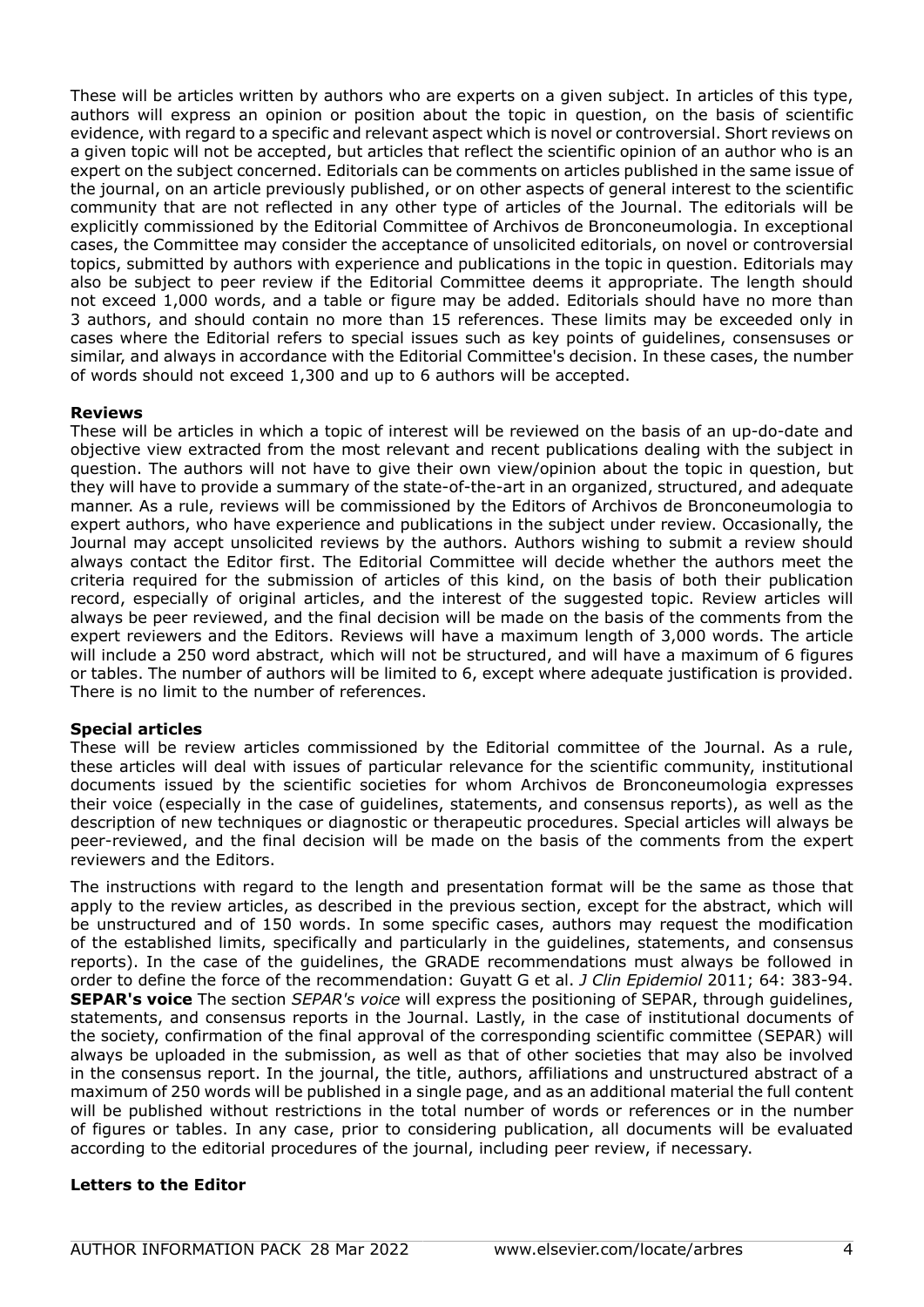Two different types of letters are defined. *Letter to the Editor*: These articles will be addressed to the Editor, and comments in favor or against articles recently published in the Journal will be argued. On other occasions, it will be possible to comment on results published in other respiratory journals. Letters to the Editor will always be peer reviewed, and the final decision will be made on the basis of the comments from the expert reviewers and the Editors. The maximum length of such a text will be 500 words, and a total of one table or one figure will be accepted. Information that may potentially reveal the identity of the patient must not be included in either the text or the images. A maximum length of 500 words, together with a maximum of 1 figure or 1 table will be accepted. A maximum of 5 references will be accepted. *Scientific letter*: These should cover novel topics of clinical, translational or epidemiological interest that can be expressed in brief form, such as preliminary studies or studies of an essentially descriptive nature or focused on very specific subjects. The material must be original and not previously published in other journals. Both the Editorial Committee and the reviewers may offer authors the opportunity to convert an original article into a scientific letter if the manuscript meets the aforementioned characteristics. This type of letter will also always be subject to peer review, and a final decision will be made in accordance with the comments of the expert reviewers and members of the Editorial Committee. It should consist of an unstructured text, with a maximum length of 1,200 words. A total of 2 figures or tables is allowed, and a maximum of 20 references will be accepted.

## **Case reports**

This section will publish isolated clinical cases that, due to their rarity or peculiarities, provide new information regarding the disease or medical situation. It will consist of an unstructured text, with a maximum length of 500 words. A figure or graphic and a maximum of 5 bibliographic citations will be accepted. Generally, a maximum of three (3) authors will be accepted.

## **Clinical images**

This section will consist of the publication of an endoscopic or pathological image or video clip, of special singularity as a result of the unusual clinical presentation of the underlying disease or diagnosis. The clinical image or video clip will be accompanied by a brief text (no longer than 200 words) about the main clinical features and diagnosis of the patient. A maximum of two (2) references will be allowed as support to the text. The video clip will always be submitted in an *.mp4* format and will not exceed 150 megabytes size. The number of authors will not exceed three (3) for this type of publication.

**Other sections** The Journal may include other sections whose articles will be commissioned by the Editors to renowned national and international authors who are experts on a given subject. The submission of unsolicited manuscripts by expert authors may also be considered by the Editors. However, authors interested in submitting an article of this kind will always have to send a request to the Editors of the Journal beforehand. The Editors will decide whether the eventual acceptance of the article will be of interest to Archivos de Bronconeumologia. The Editorial Committee will decide whether the authors meet the criteria to submit this type of manuscripts regarding their publication record of original articles in the topic in question. The instructions to authors for this type of articles will be specifically established by the Editors in each case. This type of articles will always be peerreviewed, and the final decision will be made on the basis of the comments from the expert reviewers and the Editors.

## **Summary**

Editorials : 3 authors, no abstract, length of text 1000 words, Figures and tables (total 1), maximum 15 references.

Original articles : Unlimited authors, structured abstract (250 words), length of text 3000 words, 6 Figures and 6 Tables, maximum 40 references.

Review articles : 6 authors, unstructured abstract (250 words), length of text 3000 words, Figures and Tables (total 6), unlimited references.

Special articles : 6 authors, unstructured abstract (150 words), length of text 3000 words, Figures and Tables (total 6), unlimited references.

Letters to the Editor : Unlimited authors, no abstract, length of text 500 words, Figures and tables (total 1), maximum 5 references.

Scientific letter : Unlimited authors, no abstract, length of text 1200 words, Figures and tables (total 2), maximum 20 references.

Clinical images : 3 authors, no abstract, length of text 200 words, Figures and Video (total 1), maximum 2 references.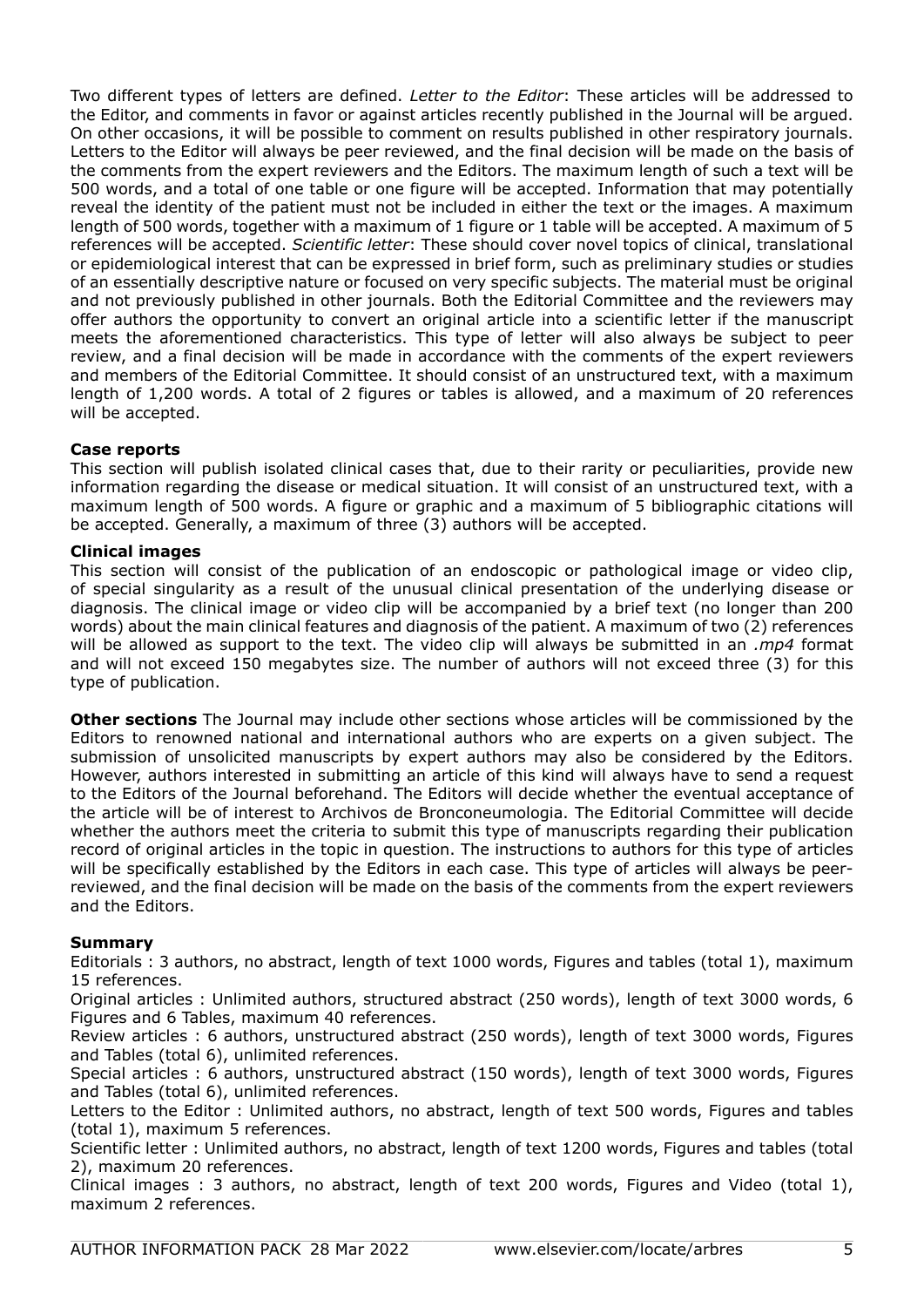Case reports : 3 authors, no abstract, length of text 500 words, 1 Figure o graphic, maximum 5 references.

## *Contact details for submission*

You can send your manuscript at [https://www.editorialmanager.com/arbr](https://www.editorialmanager.com/)

*Page charges* This journal has no page charges.

### *Language*

This journal is published in English language.

### *Submission checklist*

You can use this list to carry out a final check of your submission before you send it to the journal for review. Please check the relevant section in this Guide for Authors for more details.

#### **Ensure that the following items are present:**

One author has been designated as the corresponding author with contact details:

- E-mail address
- Full postal address

All necessary files have been uploaded: *Manuscript*:

- Include keywords
- All figures (include relevant captions)
- All tables (including titles, description, footnotes)
- Ensure all figure and table citations in the text match the files provided
- Indicate clearly if color should be used for any figures in print
- *Graphical Abstracts / Highlights files* (where applicable)

*Supplemental files* (where applicable)

Further considerations

- Manuscript has been 'spell checked' and 'grammar checked'
- All references mentioned in the Reference List are cited in the text, and vice versa

• Permission has been obtained for use of copyrighted material from other sources (including the Internet)

• A competing interests statement is provided, even if the authors have no competing interests to declare

- Journal policies detailed in this guide have been reviewed
- Referee suggestions and contact details provided, based on journal requirements

For further information, visit our [Support Center.](https://service.elsevier.com/app/home/supporthub/publishing/)

## **BEFORE YOU BEGIN**

## *Ethics in publishing*

Please see our information on [Ethics in publishing](https://www.elsevier.com/about/policies/publishing-ethics#Authors).

## *Studies in humans and animals*

If the work involves the use of human subjects, the author should ensure that the work described has been carried out in accordance with [The Code of Ethics of the World Medical Association](https://www.wma.net/policies-post/wma-declaration-of-helsinki-ethical-principles-for-medical-research-involving-human-subjects/) (Declaration of Helsinki) for experiments involving humans. The manuscript should be in line with the [Recommendations for the Conduct, Reporting, Editing and Publication of Scholarly Work in Medical](http://www.icmje.org/recommendations/) [Journals](http://www.icmje.org/recommendations/) and aim for the inclusion of representative human populations (sex, age and ethnicity) as per those recommendations. The terms [sex and gender](https://www.who.int/gender-equity-rights/understanding/gender-definition/en/) should be used correctly.

Authors should include a statement in the manuscript that informed consent was obtained for experimentation with human subjects. The privacy rights of human subjects must always be observed.

All animal experiments should comply with the [ARRIVE guidelines](https://www.nc3rs.org.uk/arrive-guidelines) and should be carried out in accordance with the U.K. Animals (Scientific Procedures) Act, 1986 and associated guidelines, [EU](https://ec.europa.eu/environment/chemicals/lab_animals/legislation_en.htm) [Directive 2010/63/EU for animal experiments](https://ec.europa.eu/environment/chemicals/lab_animals/legislation_en.htm), or the National Research Council's [Guide for the Care](https://grants.nih.gov/grants/olaw/guide-for-the-care-and-use-of-laboratory-animals.pdf)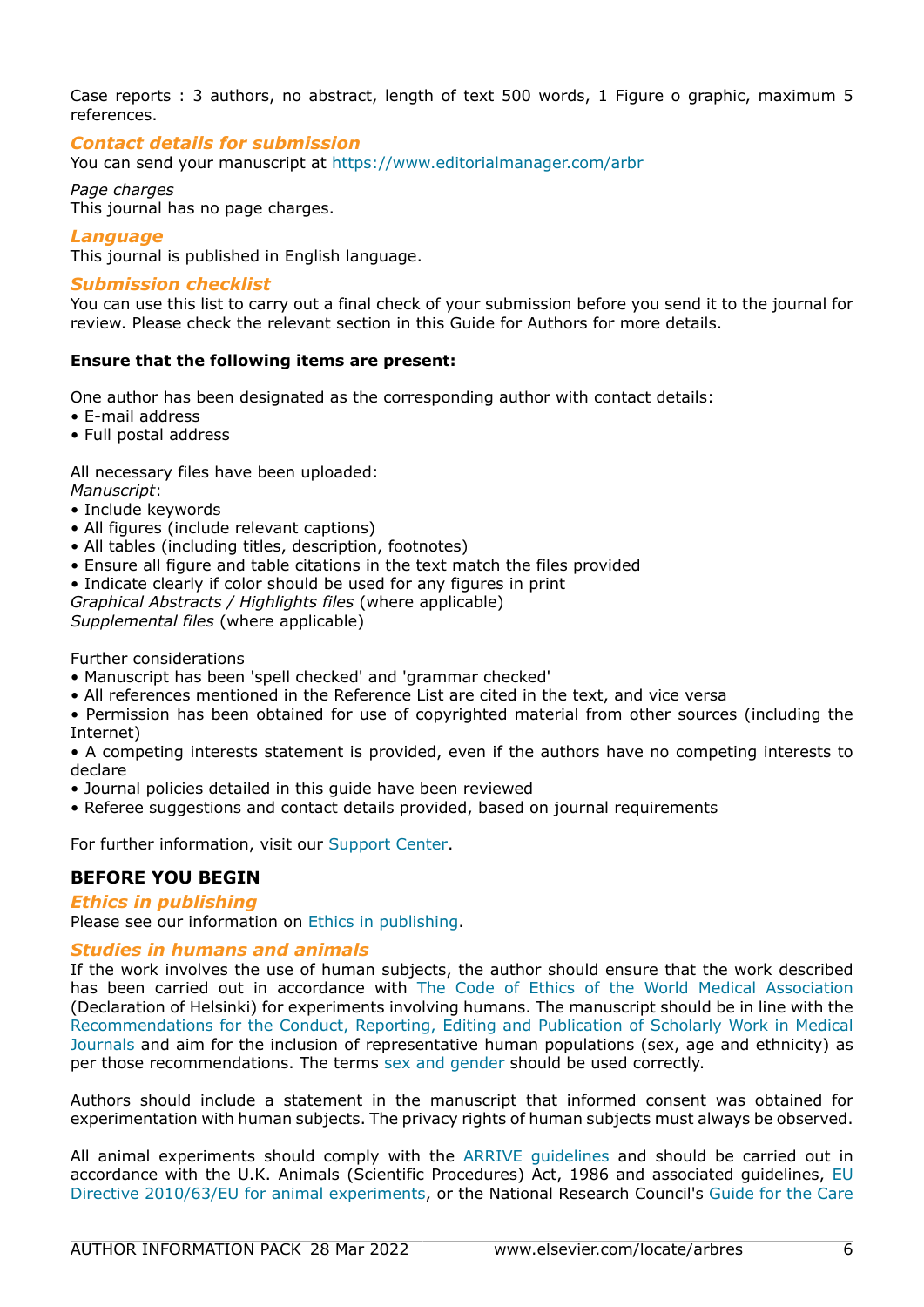[and Use of Laboratory Animals](https://grants.nih.gov/grants/olaw/guide-for-the-care-and-use-of-laboratory-animals.pdf) and the authors should clearly indicate in the manuscript that such guidelines have been followed. The sex of animals must be indicated, and where appropriate, the influence (or association) of sex on the results of the study.

## *Informed consent and patient details*

Studies on patients or volunteers require ethics committee approval and informed consent, which should be documented in the paper. Appropriate consents, permissions and releases must be obtained where an author wishes to include case details or other personal information or images of patients and any other individuals in an Elsevier publication. Written consents must be retained by the author but copies should not be provided to the journal. Only if specifically requested by the journal in exceptional circumstances (for example if a legal issue arises) the author must provide copies of the consents or evidence that such consents have been obtained. For more information, please review the [Elsevier Policy on the Use of Images or Personal Information of Patients or other Individuals.](https://www.elsevier.com/about/policies/patient-consent) Unless you have written permission from the patient (or, where applicable, the next of kin), the personal details of any patient included in any part of the article and in any supplementary materials (including all illustrations and videos) must be removed before submission.

## *Declaration of interest*

All authors must disclose any financial and personal relationships with other people or organizations that could inappropriately influence (bias) their work. Examples of potential competing interests include employment, consultancies, stock ownership, honoraria, paid expert testimony, patent applications/registrations, and grants or other funding. Authors must disclose any interests in two places: 1. A summary declaration of interest statement in the title page file (if double anonymized) or the manuscript file (if single anonymized). If there are no interests to declare then please state this: 'Declarations of interest: none'. 2. Detailed disclosures as part of a separate Declaration of Interest form, which forms part of the journal's official records. It is important for potential interests to be declared in both places and that the information matches. [More information.](https://service.elsevier.com/app/answers/detail/a_id/286/supporthub/publishing/)

## *Submission declaration and verification*

Submission of an article implies that the work described has not been published previously (except in the form of an abstract, a published lecture or academic thesis, see '[Multiple, redundant or concurrent](https://www.elsevier.com/about/policies/publishing-ethics#Authors) [publication](https://www.elsevier.com/about/policies/publishing-ethics#Authors)' for more information), that it is not under consideration for publication elsewhere, that its publication is approved by all authors and tacitly or explicitly by the responsible authorities where the work was carried out, and that, if accepted, it will not be published elsewhere in the same form, in English or in any other language, including electronically without the written consent of the copyrightholder. To verify originality, your article may be checked by the originality detection service [Crossref](https://www.elsevier.com/editors/perk/plagiarism-complaints/plagiarism-detection) [Similarity Check.](https://www.elsevier.com/editors/perk/plagiarism-complaints/plagiarism-detection)

## *Preprints*

Please note that [preprints](https://www.elsevier.com/about/policies/sharing/preprint) can be shared anywhere at any time, in line with Elsevier's [sharing policy](https://www.elsevier.com/about/policies/sharing). Sharing your preprints e.g. on a preprint server will not count as prior publication (see '[Multiple,](https://www.elsevier.com/authors/journal-authors/policies-and-ethics) [redundant or concurrent publication](https://www.elsevier.com/authors/journal-authors/policies-and-ethics)' for more information).

## *Use of inclusive language*

Inclusive language acknowledges diversity, conveys respect to all people, is sensitive to differences, and promotes equal opportunities. Content should make no assumptions about the beliefs or commitments of any reader; contain nothing which might imply that one individual is superior to another on the grounds of age, gender, race, ethnicity, culture, sexual orientation, disability or health condition; and use inclusive language throughout. Authors should ensure that writing is free from bias, stereotypes, slang, reference to dominant culture and/or cultural assumptions. We advise to seek gender neutrality by using plural nouns ("clinicians, patients/clients") as default/wherever possible to avoid using "he, she," or "he/she." We recommend avoiding the use of descriptors that refer to personal attributes such as age, gender, race, ethnicity, culture, sexual orientation, disability or health condition unless they are relevant and valid. When coding terminology is used, we recommend to avoid offensive or exclusionary terms such as "master", "slave", "blacklist" and "whitelist". We suggest using alternatives that are more appropriate and (self-) explanatory such as "primary", "secondary", "blocklist" and "allowlist". These guidelines are meant as a point of reference to help identify appropriate language but are by no means exhaustive or definitive.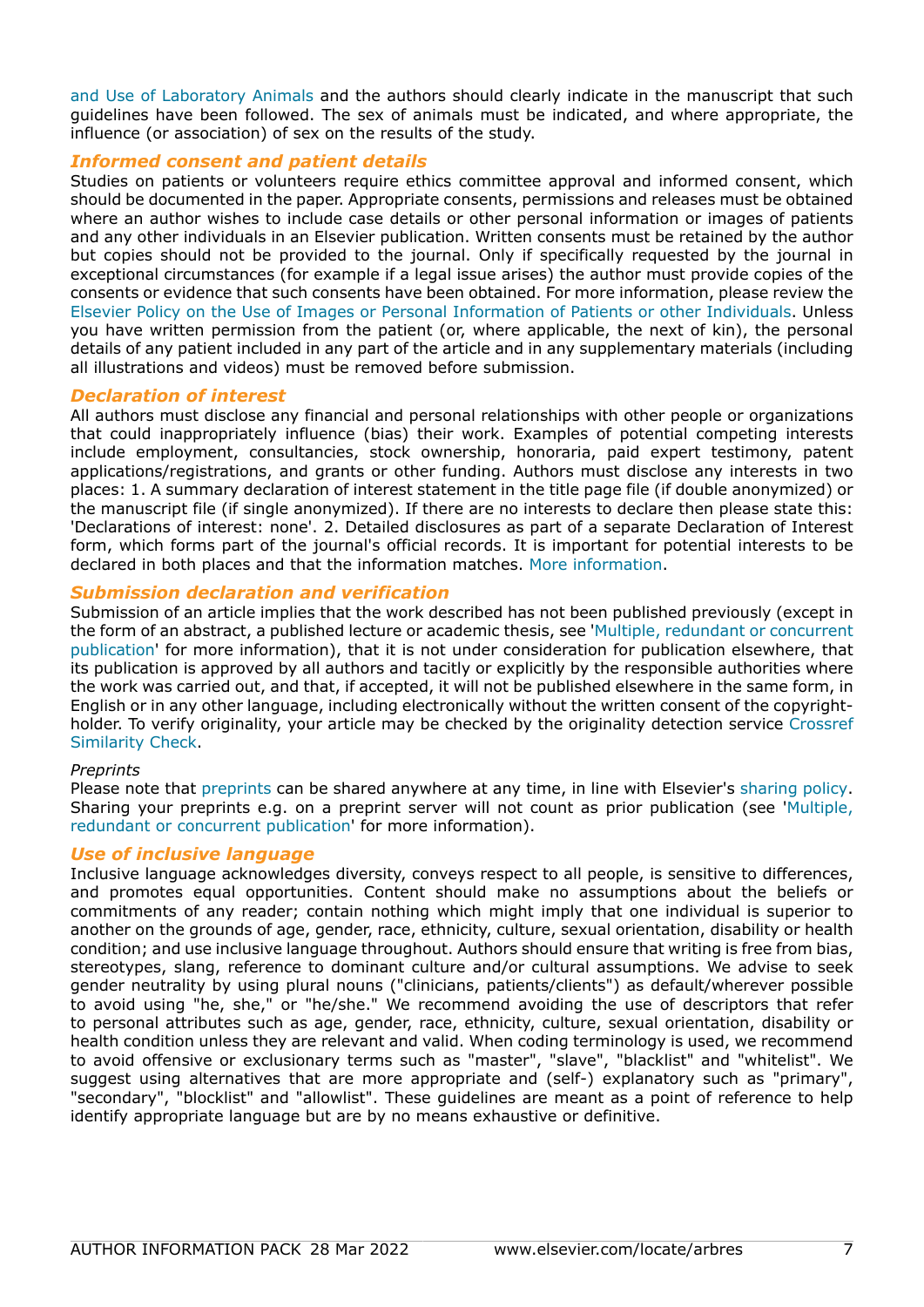## *Authorship*

All authors should have made substantial contributions to all of the following: (1) the conception and design of the study, or acquisition of data, or analysis and interpretation of data, (2) drafting the article or revising it critically for important intellectual content, (3) final approval of the version to be submitted.

## *Changes to authorship*

Authors are expected to consider carefully the list and order of authors **before** submitting their manuscript and provide the definitive list of authors at the time of the original submission. Any addition, deletion or rearrangement of author names in the authorship list should be **exceptionally** made only **before** the manuscript has been accepted if approved by the journal Editor. To request such a change, the Editor must receive the following from the **corresponding author**: (a) the reason for the change in author list and (b) written confirmation (e-mail, letter) from all authors that they agree with the addition, removal or rearrangement. In the case of addition or removal of authors, this includes confirmation from the author being added or removed.Only in exceptional circumstances will the Editor consider the addition, deletion or rearrangement of authors **after** the manuscript has been accepted. While the Editor considers the request, publication of the manuscript will be suspended. If the manuscript has already been published in an online issue, any requests approved by the Editor will result in a corrigendum.

## *Clinical trial results*

In line with the position of the International Committee of Medical Journal Editors, the journal will not consider results posted in the same clinical trials registry in which primary registration resides to be prior publication if the results posted are presented in the form of a brief structured (less than 500 words) abstract or table. However, divulging results in other circumstances (e.g., investors' meetings) is discouraged and may jeopardise consideration of the manuscript. Authors should fully disclose all posting in registries of results of the same or closely related work.

#### *Reporting clinical trials*

Randomized controlled trials should be presented according to the CONSORT guidelines. At manuscript submission, authors must provide the CONSORT checklist accompanied by a flow diagram that illustrates the progress of patients through the trial, including recruitment, enrollment, randomization, withdrawal and completion, and a detailed description of the randomization procedure. The [CONSORT](http://www.consort-statement.org) [checklist and template flow diagram](http://www.consort-statement.org) are available online.

## *Registration of clinical trials*

Registration in a public trials registry is a condition for publication of clinical trials in this journal in accordance with [International Committee of Medical Journal Editors](http://www.icmje.org) recommendations. Trials must register at or before the onset of patient enrolment. The clinical trial registration number should be included at the end of the abstract of the article. A clinical trial is defined as any research study that prospectively assigns human participants or groups of humans to one or more health-related interventions to evaluate the effects of health outcomes. Health-related interventions include any intervention used to modify a biomedical or health-related outcome (for example drugs, surgical procedures, devices, behavioural treatments, dietary interventions, and process-of-care changes). Health outcomes include any biomedical or health-related measures obtained in patients or participants, including pharmacokinetic measures and adverse events. Purely observational studies (those in which the assignment of the medical intervention is not at the discretion of the investigator) will not require registration.

## *Copyright*

Upon acceptance of an article, authors will be asked to complete a 'Journal Publishing Agreement' (see [more information](https://www.elsevier.com/copyright) on this). An e-mail will be sent to the corresponding author confirming receipt of the manuscript together with a 'Journal Publishing Agreement' form or a link to the online version of this agreement.

Subscribers may reproduce tables of contents or prepare lists of articles including abstracts for internal circulation within their institutions.

[Permission](https://www.elsevier.com/permissions) of the Publisher is required for resale or distribution outside the institution and for all other derivative works, including compilations and translations. If excerpts from other copyrighted works are included, the author(s) must obtain written permission from the copyright owners and credit the source(s) in the article. Elsevier ha[spreprinted forms](https://www.elsevier.com/__data/assets/word_doc/0007/98656/Permission-Request-Form.docx) for use by authors in these cases. For open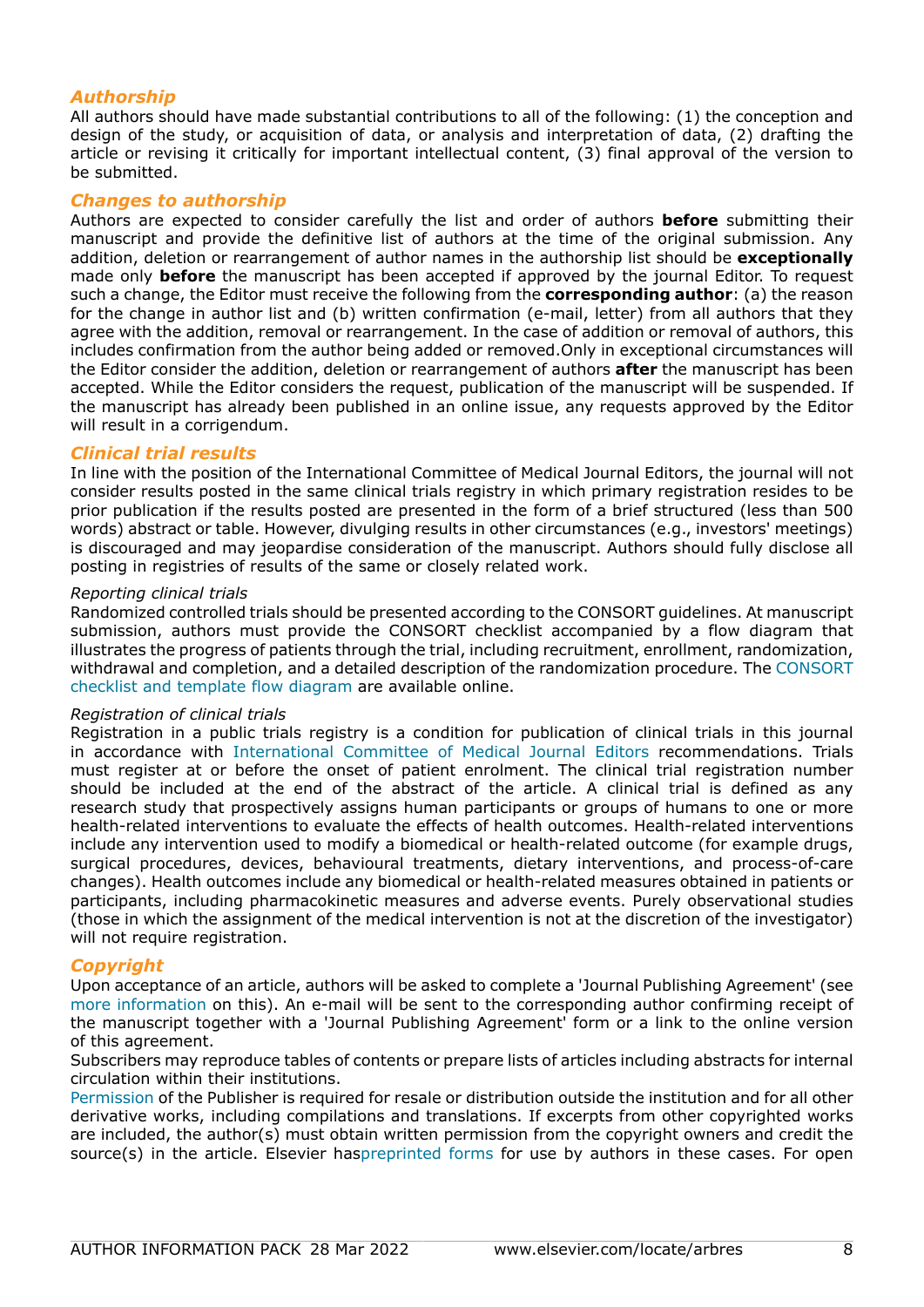access articles: Upon acceptance of an article, authors will be asked to complete an 'Exclusive License Agreement' [\(more information](https://www.elsevier.com/about/company-information/policies/copyright)). Permitted third party reuse of open access articles is determined by the author's choice of [user license.](https://www.elsevier.com/openaccesslicenses) **Author rights**

As an author you (or your employer or institution) have certain rights to reuse your work. [More](https://www.elsevier.com/copyright) [information](https://www.elsevier.com/copyright).

## *Elsevier supports responsible sharing*

Find out how you can [share your research](https://www.elsevier.com/authors/journal-authors/submit-your-paper/sharing-and-promoting-your-article) published in Elsevier journals.

## *Role of the funding source*

You are requested to identify who provided financial support for the conduct of the research and/or preparation of the article and to briefly describe the role of the sponsor(s), if any, in study design; in the collection, analysis and interpretation of data; in the writing of the report; and in the decision to submit the article for publication. If the funding source(s) had no such involvement, it is recommended to state this.

## *Funding body agreements and policies*

Elsevier has established a number of agreements with funding bodies which allow authors to comply with their funder's open access policies. Some funding bodies will reimburse the author for the Open Access Publication Fee. Details of [existing agreements](https://www.elsevier.com/about/open-science/open-access/agreements) are available online.

## *Open access*

Please visit our [Open Access page](https://www.elsevier.com/journals/archivos-de-bronconeumologia/0300-2896/open-access-options) for more information.

## *Creative Commons Attribution (CC BY)*

Lets others distribute and copy the article, create extracts, abstracts, and other revised versions, adaptations or derivative works of or from an article (such as a translation), include in a collective work (such as an anthology), text or data mine the article, even for commercial purposes, as long as they credit the author(s), do not represent the author as endorsing their adaptation of the article, and do not modify the article in such a way as to damage the author's honor or reputation.

## *Creative Commons Attribution-NonCommercial-NoDerivs (CC BY-NC-ND)*

For non-commercial purposes, lets others distribute and copy the article, and to include in a collective work (such as an anthology), as long as they credit the author(s) and provided they do not alter or modify the article.

## *Elsevier Researcher Academy*

[Researcher Academy](https://researcheracademy.elsevier.com/) is a free e-learning platform designed to support early and mid-career researchers throughout their research journey. The "Learn" environment at Researcher Academy offers several interactive modules, webinars, downloadable guides and resources to guide you through the process of writing for research and going through peer review. Feel free to use these free resources to improve your submission and navigate the publication process with ease.

## *Language (usage and editing services)*

Please write your text in good English (American or British usage is accepted, but not a mixture of these). Authors who feel their English language manuscript may require editing to eliminate possible grammatical or spelling errors and to conform to correct scientific English may wish to use the [English](https://webshop.elsevier.com/language-editing-services/language-editing/) [Language Editing service](https://webshop.elsevier.com/language-editing-services/language-editing/) available from Elsevier's Author Services.

## *Submission*

Our online submission system guides you stepwise through the process of entering your article details and uploading your files. The system converts your article files to a single PDF file used in the peer-review process. Editable files (e.g., Word, LaTeX) are required to typeset your article for final publication. All correspondence, including notification of the Editor's decision and requests for revision, is sent by e-mail.

## *Submit your article*

Please submit your article via [https://www.editorialmanager.com/arbr](https://www.editorialmanager.com/)

The articles must always include the cover letter and the authorship page.

**Cover letter.** All articles submitted must always be accompanied by a cover letter, addressed to the Editor in Chief of the Journal, in which the manuscript title, the section of the Journal in which it is intended to be published, and a brief summary of the novelty and relevance of its contents must be included. Besides, in the cover letter, it should be clearly stated that no part of the contents of the manuscript has already been published in any other journal, that all the authors agree to the reported contents and transfer their copyright to SEPAR. Any granted permissions for the reproduction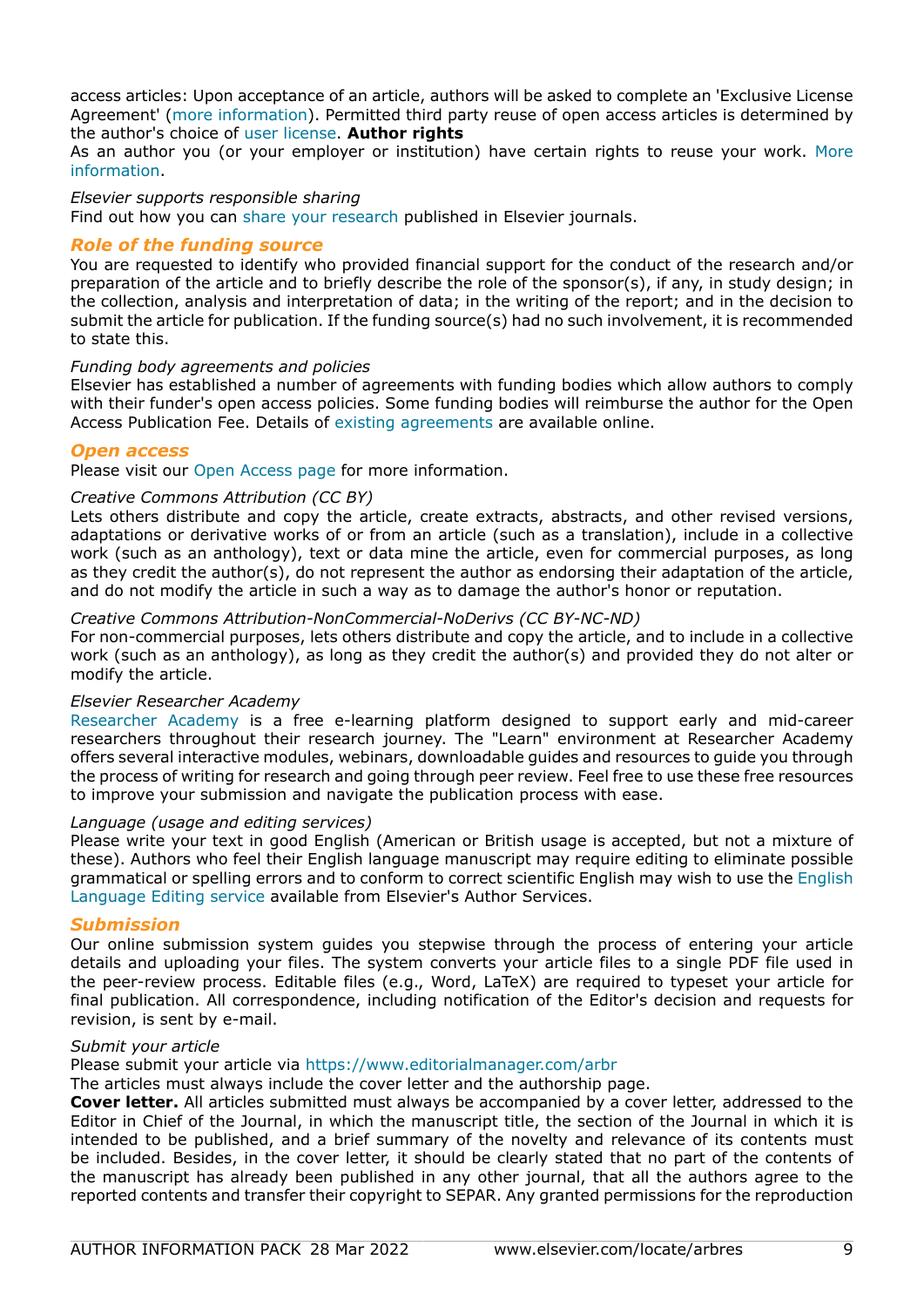of materials that have already been published must also be included. This will particularly affect manuscripts submitted under the *Review* and *Special article* categories. Besides, the authors will have to to declare openly any potential conflict of interest that might be directly or indirectly related to the manuscript contents. If no conflict of interest exit, the authors will have to declare: *The authors declare to have no conflict of interest directly or indirectly related to the manuscript contents*. Conflicts of interest, in the broadest sense, will generally be of an economic or scientific nature.

**Authorship page.**The manuscript of any kind will always have to be accompanied by a separate document which will be the first page of the manuscript itself. The title of the manuscript, the authors names as they usually appear in the international databases, the full names of their institutions, as well as the name and contact information, including postal address, telephone number, and email of the corresponding author will have to be clearly indicated. The word count of the main manuscript body (the abstract, references, and figure legends are excluded from this count) will be reported at the end of the authorship page in all types of articles.

#### *Suggesting reviewers*

Please submit the names and institutional e-mail addresses of several potential reviewers.

You should not suggest reviewers who are colleagues, or who have co-authored or collaborated with you during the last three years. Editors do not invite reviewers who have potential competing interests with the authors. Further, in order to provide a broad and balanced assessment of the work, and ensure scientific rigor, please suggest diverse candidate reviewers who are located in different countries/ regions from the author group. Also consider other diversity attributes e.g. gender, race and ethnicity, career stage, etc. Finally, you should not include existing members of the journal's editorial team, of whom the journal are already aware.

Note: the editor decides whether or not to invite your suggested reviewers.

## **PREPARATION**

## *Double anonymized review*

This journal uses double anonymized review, which means the identities of the authors are concealed from the reviewers, and vice versa. [More information](https://www.elsevier.com/reviewers/what-is-peer-review) is available on our website. To facilitate this, please include the following separately:

*Title page (with author details):* This should include the title, authors' names, affiliations, acknowledgements and any Declaration of Interest statement, and a complete address for the corresponding author including an e-mail address.

*Anonymized manuscript (no author details):* The main body of the paper (including the references, figures, tables and any acknowledgements) should not include any identifying information, such as the authors' names or affiliations.

#### *Use of word processing software*

It is important that the file be saved in the native format of the word processor used. The text should be in single-column format. Keep the layout of the text as simple as possible. Most formatting codes will be removed and replaced on processing the article. In particular, do not use the word processor's options to justify text or to hyphenate words. However, do use bold face, italics, subscripts, superscripts etc. When preparing tables, if you are using a table grid, use only one grid for each individual table and not a grid for each row. If no grid is used, use tabs, not spaces, to align columns. The electronic text should be prepared in a way very similar to that of conventional manuscripts (see also the [Guide to Publishing with Elsevier\)](https://www.elsevier.com/authors/journal-authors/submit-your-paper). Note that source files of figures, tables and text graphics will be required whether or not you embed your figures in the text. See also the section on Electronic artwork.

To avoid unnecessary errors you are strongly advised to use the 'spell-check' and 'grammar-check' functions of your word processor.

## *Article structure*

#### *Subdivision - unnumbered sections*

Divide your article into clearly defined sections. Each subsection is given a brief heading. Each heading should appear on its own separate line. Subsections should be used as much as possible when crossreferencing text: refer to the subsection by heading as opposed to simply 'the text'.

#### *Introduction*

State the objectives of the work and provide an adequate background, avoiding a detailed literature survey or a summary of the results.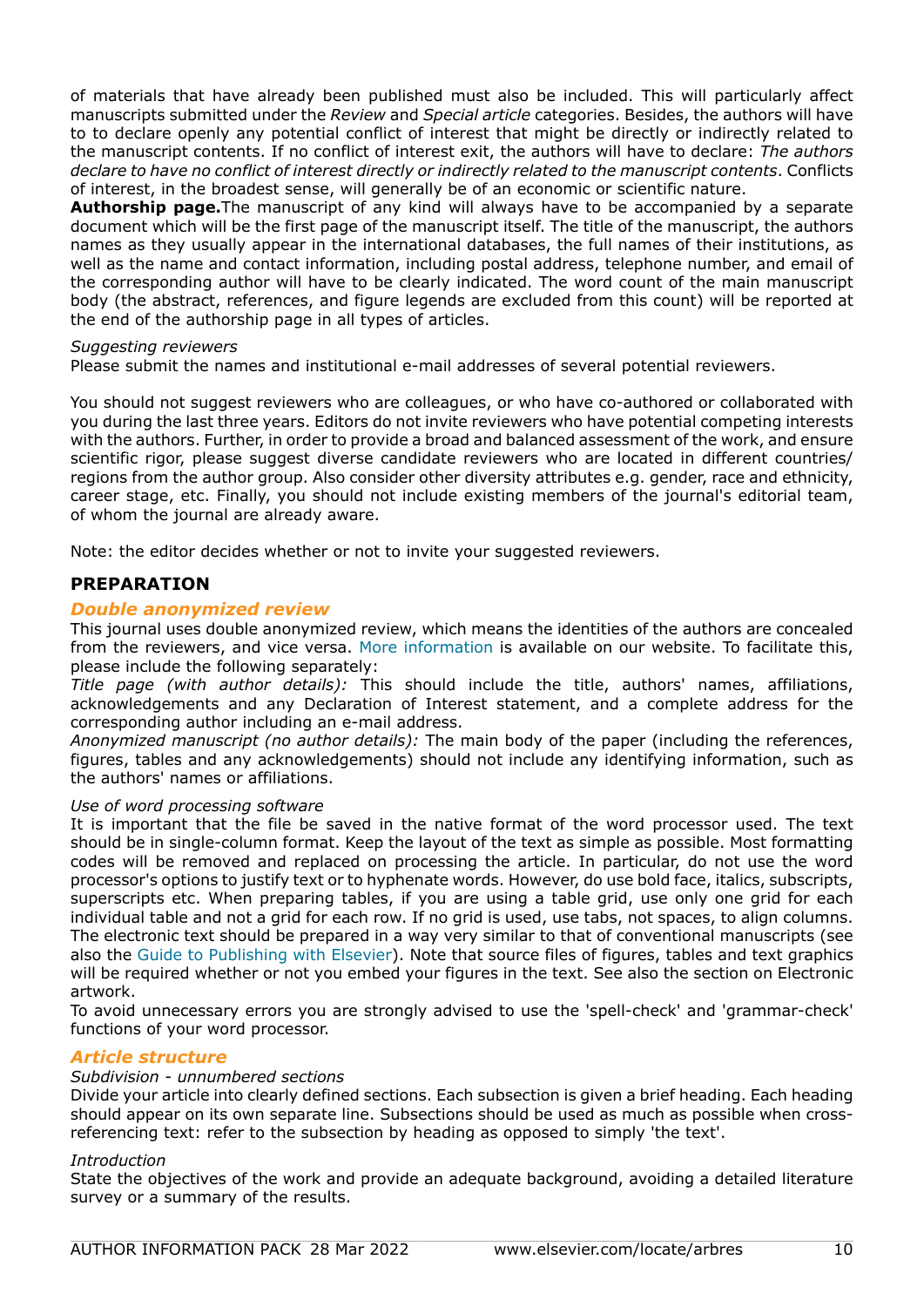## *Material and methods*

Provide sufficient details to allow the work to be reproduced by an independent researcher. Methods that are already published should be summarized, and indicated by a reference. If quoting directly from a previously published method, use quotation marks and also cite the source. Any modifications to existing methods should also be described.

## *Results*

Results should be clear and concise.

### *Discussion*

This should explore the significance of the results of the work, not repeat them. A combined Results and Discussion section is often appropriate. Avoid extensive citations and discussion of published literature.

## *Conclusions*

The main conclusions of the study may be presented in a short Conclusions section, which may stand alone or form a subsection of a Discussion or Results and Discussion section.

## *Appendices*

If there is more than one appendix, they should be identified as A, B, etc. Formulae and equations in appendices should be given separate numbering: Eq. (A.1), Eq. (A.2), etc.; in a subsequent appendix, Eq. (B.1) and so on. Similarly for tables and figures: Table A.1; Fig. A.1, etc.

## *Essential title page information*

*Title***.** Concise and informative. Titles are often used in information-retrieval systems. Avoid abbreviations and formulae where possible.

**Author names and affiliations.** Please clearly indicate the given name(s) and family name(s) of each author and check that all names are accurately spelled. You can add your name between parentheses in your own script behind the English transliteration. Present the authors' affiliation addresses (where the actual work was done) below the names. Indicate all affiliations with a lowercase superscript letter immediately after the author's name and in front of the appropriate address. Provide the full postal address of each affiliation, including the country name and, if available, the e-mail address of each author.

*Corresponding author***.** Clearly indicate who will handle correspondence at all stages of refereeing and publication, also post-publication. This responsibility includes answering any future queries about Methodology and Materials. **Ensure that the e-mail address is given and that contact details are kept up to date by the corresponding author.**If desired, the author's Twitter username can also be given.

*Present/permanent address***.** If an author has moved since the work described in the article was done, or was visiting at the time, a 'Present address' (or 'Permanent address') may be indicated as a footnote to that author's name. The address at which the author actually did the work must be retained as the main, affiliation address. Superscript Arabic numerals are used for such footnotes.

## *Highlights*

Highlights are optional yet highly encouraged for this journal, as they increase the discoverability of your article via search engines. They consist of a short collection of bullet points that capture the novel results of your research as well as new methods that were used during the study (if any). Please have a look at the examples here: [example Highlights.](https://www.elsevier.com/authors/journal-authors/highlights)

Highlights should be submitted in a separate editable file in the online submission system. Please use 'Highlights' in the file name and include 3 to 5 bullet points (maximum 85 characters, including spaces, per bullet point).

## *Structured abstract*

A structured abstract, by means of appropriate headings, should provide the context or background for the research and should state its purpose, basic procedures (selection of study subjects or laboratory animals, observational and analytical methods), main findings (giving specific effect sizes and their statistical significance, if possible), and principal conclusions. It should emphasize new and important aspects of the study or observations.

The headings will consist of: Introduction, Methods, Results y Conclusions.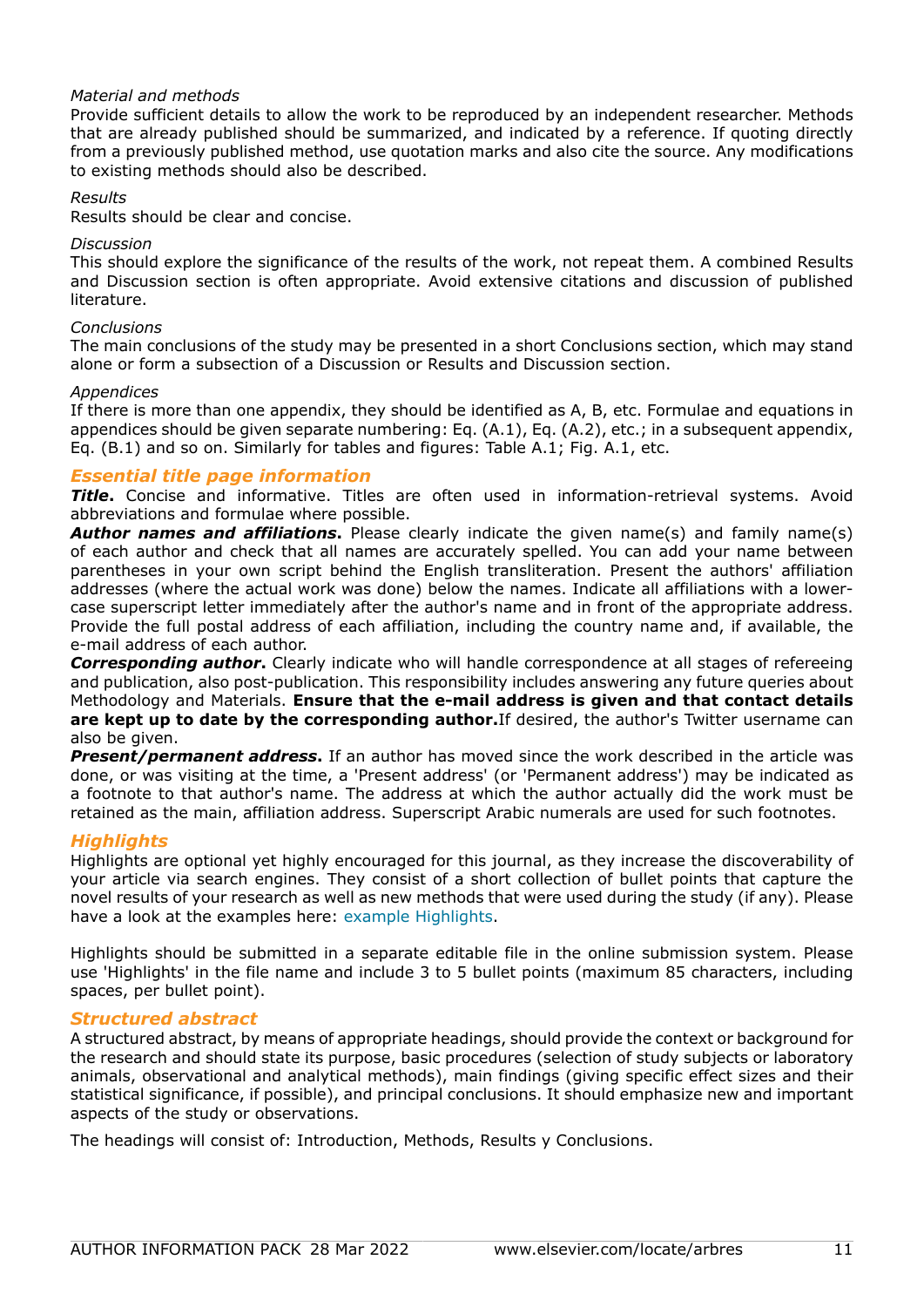## *Graphical abstract*

The graphical abstract is mandatory for the original articles section. The graphical abstract should summarize the contents of the article in a concise, pictorial form designed to capture the attention of a wide readership. Graphical abstracts should be submitted as a separate file in the online submission system. Image size: Please provide an image with a minimum of  $531 \times 1328$  pixels (h  $\times$  w) or proportionally more. The image should be readable at a size of  $5 \times 13$  cm using a regular screen resolution of 96 dpi. Preferred file types: TIFF, EPS, PDF or MS Office files. You can view [Example](https://www.elsevier.com/graphicalabstracts) [Graphical Abstracts](https://www.elsevier.com/graphicalabstracts) on our information site.

## *Keywords*

Immediately after the abstract, provide a maximum of 6 keywords, using British spelling and avoiding general and plural terms and multiple concepts (avoid, for example, 'and', 'of'). Be sparing with abbreviations: only abbreviations firmly established in the field may be eligible. These keywords will be used for indexing purposes.

## *Abbreviations*

Define abbreviations that are not standard in this field in a footnote to be placed on the first page of the article. Such abbreviations that are unavoidable in the abstract must be defined at their first mention there, as well as in the footnote. Ensure consistency of abbreviations throughout the article.

#### *Acknowledgements*

Collate acknowledgements in a separate section at the end of the article before the references and do not, therefore, include them on the title page, as a footnote to the title or otherwise. List here those individuals who provided help during the research (e.g., providing language help, writing assistance or proof reading the article, etc.).

#### *Formatting of funding sources*

List funding sources in this standard way to facilitate compliance to funder's requirements:

Funding: This work was supported by the National Institutes of Health [grant numbers xxxx, yyyy]; the Bill & Melinda Gates Foundation, Seattle, WA [grant number zzzz]; and the United States Institutes of Peace [grant number aaaa].

It is not necessary to include detailed descriptions on the program or type of grants and awards. When funding is from a block grant or other resources available to a university, college, or other research institution, submit the name of the institute or organization that provided the funding.

If no funding has been provided for the research, it is recommended to include the following sentence:

This research did not receive any specific grant from funding agencies in the public, commercial, or not-for-profit sectors.

#### *Units*

Follow internationally accepted rules and conventions: use the international system of units (SI). If other units are mentioned, please give their equivalent in SI.

## *Artwork*

## *Image manipulation*

Whilst it is accepted that authors sometimes need to manipulate images for clarity, manipulation for purposes of deception or fraud will be seen as scientific ethical abuse and will be dealt with accordingly. For graphical images, this journal is applying the following policy: no specific feature within an image may be enhanced, obscured, moved, removed, or introduced. Adjustments of brightness, contrast, or color balance are acceptable if and as long as they do not obscure or eliminate any information present in the original. Nonlinear adjustments (e.g. changes to gamma settings) must be disclosed in the figure legend.

## *Electronic artwork*

## *General points*

- Make sure you use uniform lettering and sizing of your original artwork.
- Embed the used fonts if the application provides that option.
- Aim to use the following fonts in your illustrations: Arial, Courier, Times New Roman, Symbol, or use fonts that look similar.
- Number the illustrations according to their sequence in the text.
- Use a logical naming convention for your artwork files.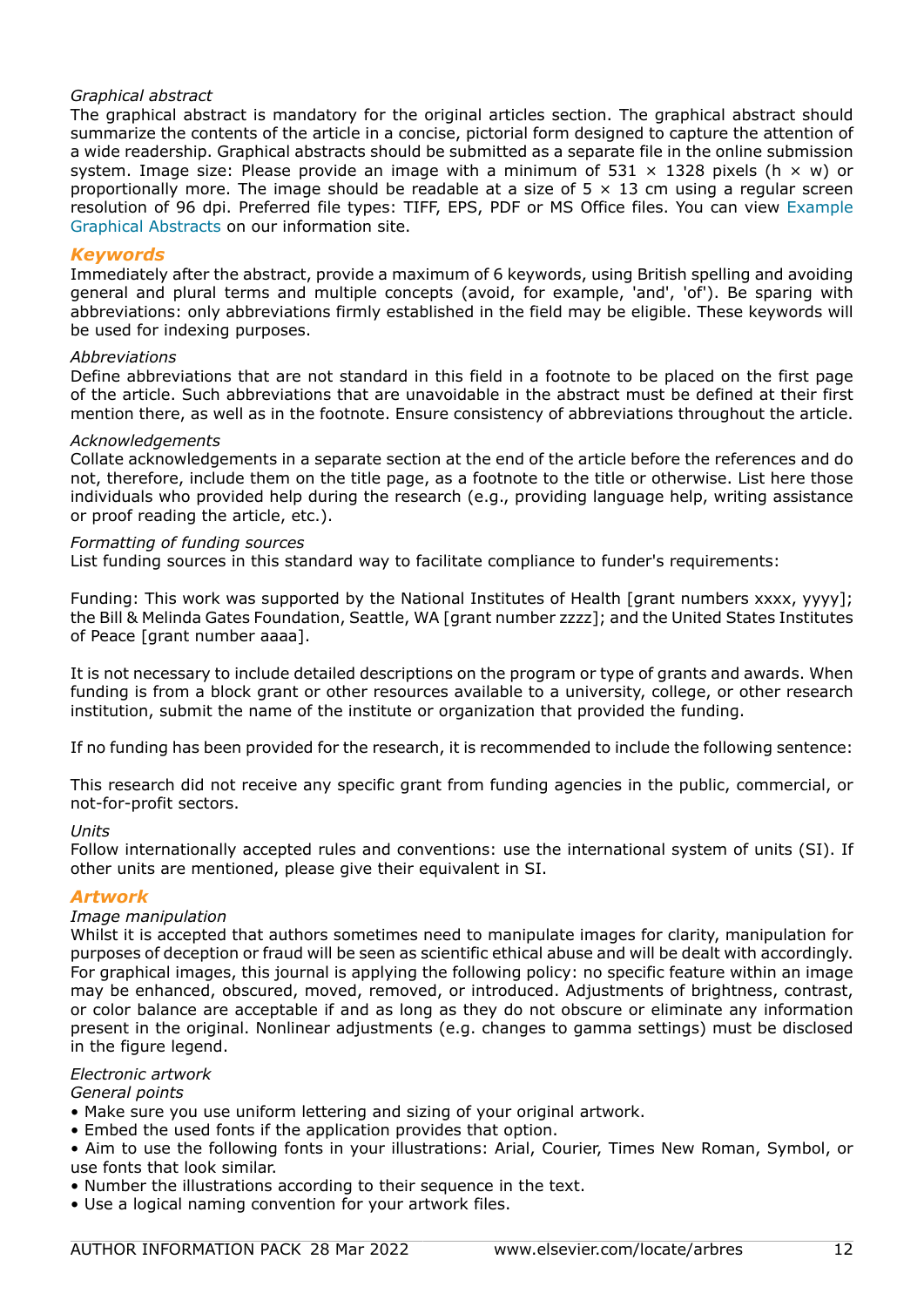- Provide captions to illustrations separately.
- Size the illustrations close to the desired dimensions of the published version.
- Submit each illustration as a separate file.
- Ensure that color images are accessible to all, including those with impaired color vision.

### A detailed [guide on electronic artwork](https://www.elsevier.com/authors/author-schemas/artwork-and-media-instructions) is available.

#### **You are urged to visit this site; some excerpts from the detailed information are given here.** *Formats*

If your electronic artwork is created in a Microsoft Office application (Word, PowerPoint, Excel) then please supply 'as is' in the native document format.

Regardless of the application used other than Microsoft Office, when your electronic artwork is finalized, please 'Save as' or convert the images to one of the following formats (note the resolution requirements for line drawings, halftones, and line/halftone combinations given below):

EPS (or PDF): Vector drawings, embed all used fonts.

TIFF (or JPEG): Color or grayscale photographs (halftones), keep to a minimum of 300 dpi.

TIFF (or JPEG): Bitmapped (pure black & white pixels) line drawings, keep to a minimum of 1000 dpi. TIFF (or JPEG): Combinations bitmapped line/half-tone (color or grayscale), keep to a minimum of 500 dpi.

## **Please do not:**

• Supply files that are optimized for screen use (e.g., GIF, BMP, PICT, WPG); these typically have a low number of pixels and limited set of colors;

- Supply files that are too low in resolution;
- Submit graphics that are disproportionately large for the content.

#### *Color artwork*

Please make sure that artwork files are in an acceptable format (TIFF (or JPEG), EPS (or PDF) or MS Office files) and with the correct resolution. If, together with your accepted article, you submit usable color figures then Elsevier will ensure, at no additional charge, that these figures will appear in color online (e.g., ScienceDirect and other sites). [Further information on the preparation of electronic](https://www.elsevier.com/authors/author-schemas/artwork-and-media-instructions) [artwork.](https://www.elsevier.com/authors/author-schemas/artwork-and-media-instructions)

### *Illustration services*

[Elsevier's Author Services](https://webshop.elsevier.com/illustration-services/) offers Illustration Services to authors preparing to submit a manuscript but concerned about the quality of the images accompanying their article. Elsevier's expert illustrators can produce scientific, technical and medical-style images, as well as a full range of charts, tables and graphs. Image 'polishing' is also available, where our illustrators take your image(s) and improve them to a professional standard. Please visit the website to find out more.

#### *Figure captions*

Ensure that each illustration has a caption. Supply captions separately, not attached to the figure. A caption should comprise a brief title (**not** on the figure itself) and a description of the illustration. Keep text in the illustrations themselves to a minimum but explain all symbols and abbreviations used.

## *Tables*

Please submit tables as editable text and not as images. Tables can be placed either next to the relevant text in the article, or on separate page(s) at the end. Number tables consecutively in accordance with their appearance in the text and place any table notes below the table body. Be sparing in the use of tables and ensure that the data presented in them do not duplicate results described elsewhere in the article. Please avoid using vertical rules and shading in table cells.

## *References*

## *Citation in text*

Please ensure that every reference cited in the text is also present in the reference list (and vice versa). Any references cited in the abstract must be given in full. Unpublished results and personal communications are not recommended in the reference list, but may be mentioned in the text. If these references are included in the reference list they should follow the standard reference style of the journal and should include a substitution of the publication date with either 'Unpublished results' or 'Personal communication'. Citation of a reference as 'in press' implies that the item has been accepted for publication.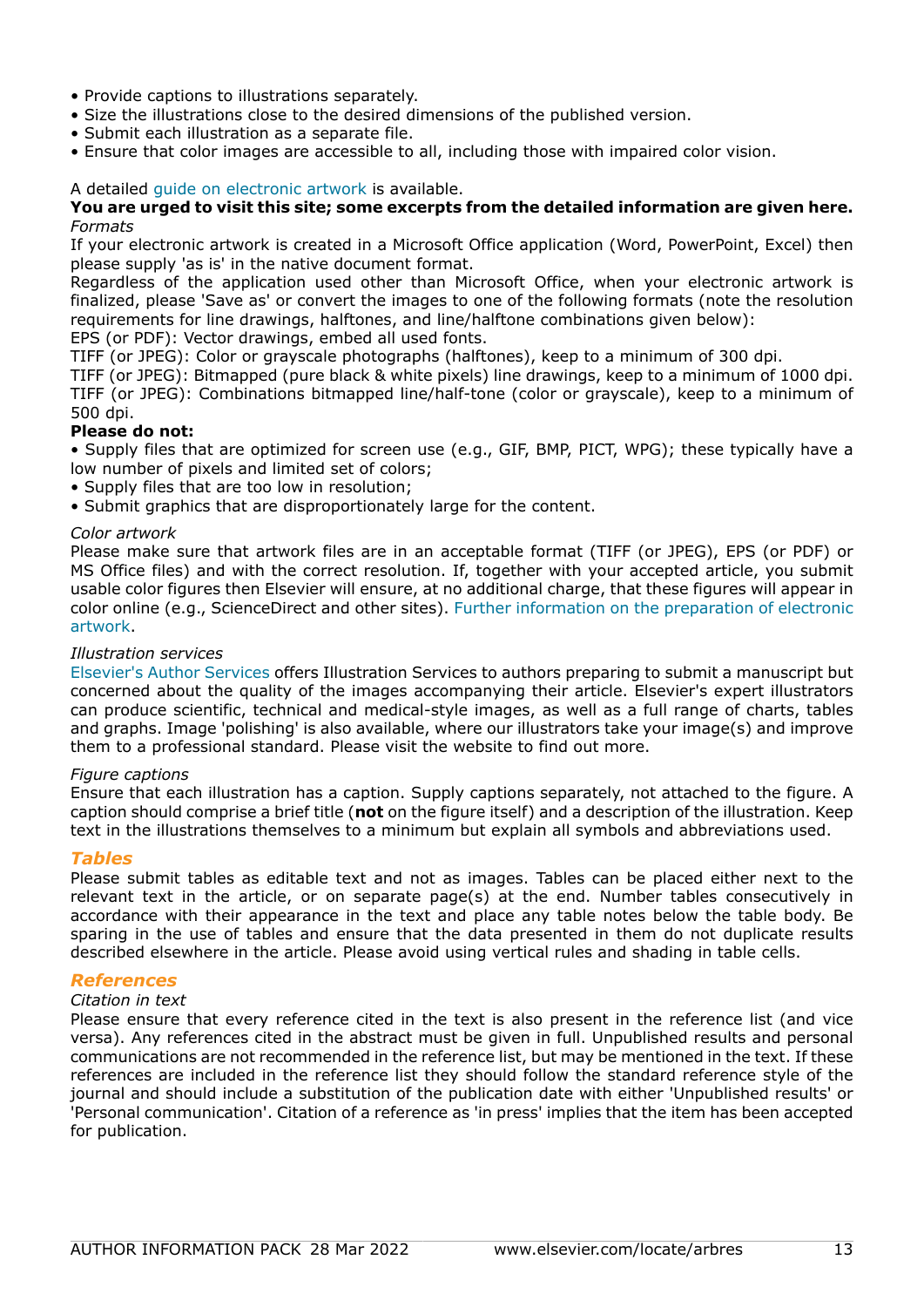## *Reference links*

Increased discoverability of research and high quality peer review are ensured by online links to the sources cited. In order to allow us to create links to abstracting and indexing services, such as Scopus, CrossRef and PubMed, please ensure that data provided in the references are correct. Please note that incorrect surnames, journal/book titles, publication year and pagination may prevent link creation. When copying references, please be careful as they may already contain errors. Use of the DOI is highly encouraged.

A DOI is guaranteed never to change, so you can use it as a permanent link to any electronic article. An example of a citation using DOI for an article not yet in an issue is: VanDecar J.C., Russo R.M., James D.E., Ambeh W.B., Franke M. (2003). Aseismic continuation of the Lesser Antilles slab beneath northeastern Venezuela. Journal of Geophysical Research, https://doi.org/10.1029/2001JB000884. Please note the format of such citations should be in the same style as all other references in the paper.

#### *Web references*

As a minimum, the full URL should be given and the date when the reference was last accessed. Any further information, if known (DOI, author names, dates, reference to a source publication, etc.), should also be given. Web references can be listed separately (e.g., after the reference list) under a different heading if desired, or can be included in the reference list.

#### *Data references*

This journal encourages you to cite underlying or relevant datasets in your manuscript by citing them in your text and including a data reference in your Reference List. Data references should include the following elements: author name(s), dataset title, data repository, version (where available), year, and global persistent identifier. Add [dataset] immediately before the reference so we can properly identify it as a data reference. The [dataset] identifier will not appear in your published article.

#### *References in a special issue*

Please ensure that the words 'this issue' are added to any references in the list (and any citations in the text) to other articles in the same Special Issue.

#### *Reference management software*

Most Elsevier journals have their reference template available in many of the most popular reference management software products. These include all products that support [Citation Style Language](https://citationstyles.org) [styles](https://citationstyles.org), such as [Mendeley.](https://www.mendeley.com/reference-management/reference-manager/) Using citation plug-ins from these products, authors only need to select the appropriate journal template when preparing their article, after which citations and bibliographies will be automatically formatted in the journal's style. If no template is yet available for this journal, please follow the format of the sample references and citations as shown in this Guide. If you use reference management software, please ensure that you remove all field codes before submitting the electronic manuscript. [More information on how to remove field codes from different reference](https://service.elsevier.com/app/answers/detail/a_id/26093/) [management software](https://service.elsevier.com/app/answers/detail/a_id/26093/).

## *Reference style*

*Text:* Indicate references by superscript numbers in the text. The actual authors can be referred to, but the reference number(s) must always be given.

*List:* Number the references in the list in the order in which they appear in the text.

*Examples:*

Reference to a journal publication:

1. Van der Geer J, Hanraads JAJ, Lupton RA. The art of writing a scientific article. *J Sci Commun* 2010;**163**:51–9. https://doi.org/10.1016/j.Sc.2010.00372.

Reference to a journal publication with an article number:

2. Van der Geer J, Hanraads JAJ, Lupton RA. The art of writing a scientific article. *Heliyon*. 2018;**19**:e00205. https://doi.org/j.heliyon.2018.e00205.

Reference to a book:

3. Strunk Jr W, White EB. *The elements of style.* 4th ed. New York: Longman; 2000.

Reference to a chapter in an edited book:

4. Mettam GR, Adams LB. How to prepare an electronic version of your article. In: Jones BS, Smith RZ, editors. *Introduction to the electronic age,* New York: E-Publishing Inc; 2009, p. 281–304. Reference to a website:

5. Cancer Research UK. Cancer statistics reports for the UK, http://www.cancerresearchuk.org/ aboutcancer/statistics/cancerstatsreport/; 2003 [accessed 13 March 2003]. Reference to a dataset: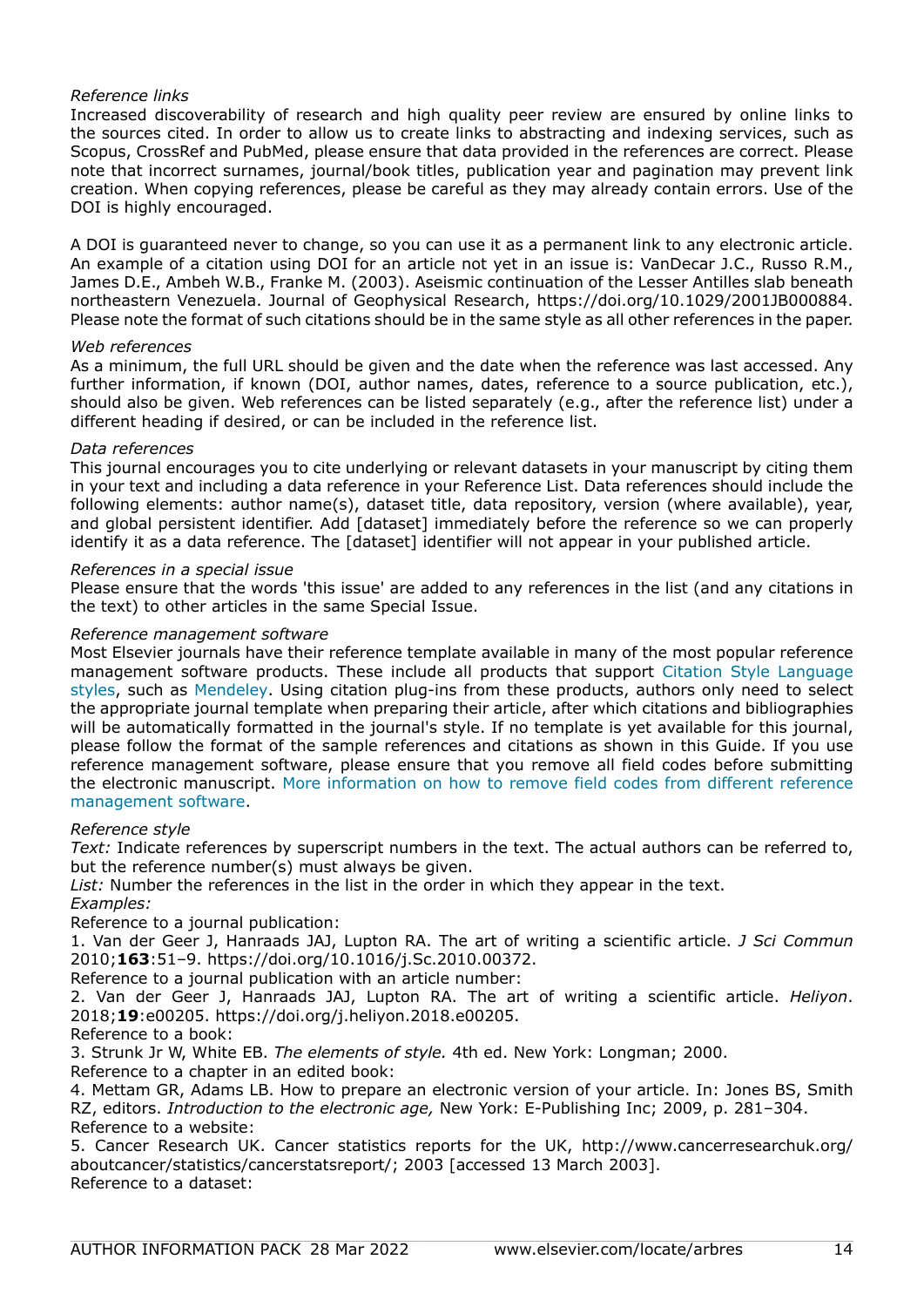[dataset] 6. Oguro M, Imahiro S, Saito S, Nakashizuka T. Mortality data for Japanese oak wilt disease and surrounding forest compositions, Mendeley Data, v1; 2015. https://doi.org/10.17632/ xwj98nb39r.1.

Note shortened form for last page number. e.g., 51-9, and that for more than 6 authors the first 6 should be listed followed by 'et al.' For further details you are referred to 'Uniform Requirements for Manuscripts submitted to Biomedical Journals' (J Am Med Assoc 1997;**277**:927–34)(see also [Samples](https://www.nlm.nih.gov/bsd/uniform_requirements.html) [of Formatted References\)](https://www.nlm.nih.gov/bsd/uniform_requirements.html).

## *Journal abbreviations source*

Journal names should be abbreviated according to the [List of Title Word Abbreviations.](https://www.issn.org/services/online-services/access-to-the-ltwa/)

## *Video*

Elsevier accepts video material and animation sequences to support and enhance your scientific research. Authors who have video or animation files that they wish to submit with their article are strongly encouraged to include links to these within the body of the article. This can be done in the same way as a figure or table by referring to the video or animation content and noting in the body text where it should be placed. All submitted files should be properly labeled so that they directly relate to the video file's content. In order to ensure that your video or animation material is directly usable, please provide the file in one of our recommended file formats with a preferred maximum size of 150 MB per file, 1 GB in total. Video and animation files supplied will be published online in the electronic version of your article in Elsevier Web products, including [ScienceDirect](https://www.sciencedirect.com). Please supply 'stills' with your files: you can choose any frame from the video or animation or make a separate image. These will be used instead of standard icons and will personalize the link to your video data. For more detailed instructions please visit our [video instruction pages.](https://www.elsevier.com/authors/author-schemas/artwork-and-media-instructions) Note: since video and animation cannot be embedded in the print version of the journal, please provide text for both the electronic and the print version for the portions of the article that refer to this content.

## *Supplementary material*

Supplementary material such as applications, images and sound clips, can be published with your article to enhance it. Submitted supplementary items are published exactly as they are received (Excel or PowerPoint files will appear as such online). Please submit your material together with the article and supply a concise, descriptive caption for each supplementary file. If you wish to make changes to supplementary material during any stage of the process, please make sure to provide an updated file. Do not annotate any corrections on a previous version. Please switch off the 'Track Changes' option in Microsoft Office files as these will appear in the published version. In the case a manuscript is sent and accepted in Spanish only the translated English version will be published and the Spanish version will be moved to supplementary material in its original format.

## *Research data*

This journal encourages and enables you to share data that supports your research publication where appropriate, and enables you to interlink the data with your published articles. Research data refers to the results of observations or experimentation that validate research findings. To facilitate reproducibility and data reuse, this journal also encourages you to share your software, code, models, algorithms, protocols, methods and other useful materials related to the project.

Below are a number of ways in which you can associate data with your article or make a statement about the availability of your data when submitting your manuscript. If you are sharing data in one of these ways, you are encouraged to cite the data in your manuscript and reference list. Please refer to the "References" section for more information about data citation. For more information on depositing, sharing and using research data and other relevant research materials, visit the [research data](https://www.elsevier.com/authors/tools-and-resources/research-data) page.

## *Data in Brief*

You have the option of converting any or all parts of your supplementary or additional raw data into a data article published in *Data in Brief*. A data article is a new kind of article that ensures that your data are actively reviewed, curated, formatted, indexed, given a DOI and made publicly available to all upon publication (watch this [video](https://www.journals.elsevier.com/data-in-brief/about-data-in-brief/video-discover-the-benefits-of-publishing-your-research-data) describing the benefits of publishing your data in *Data in Brief*). You are encouraged to submit your data article for *Data in Brief* as an additional item directly alongside the revised version of your manuscript. If your research article is accepted, your data article will automatically be transferred over to *Data in Brief* where it will be editorially reviewed, published open access and linked to your research article on ScienceDirect. Please note an [open access fee](https://www.elsevier.com/journals/data-in-brief/2352-3409/open-access-journal) is payable for publication in *Data in Brief*. Full details can be found on the [Data in Brief website.](https://www.journals.elsevier.com/data-in-brief) Please use [this template](https://www.elsevier.com/__data/assets/word_doc/0004/215779/Datainbrief_template.docx) to write your *Data in Brief* data article.